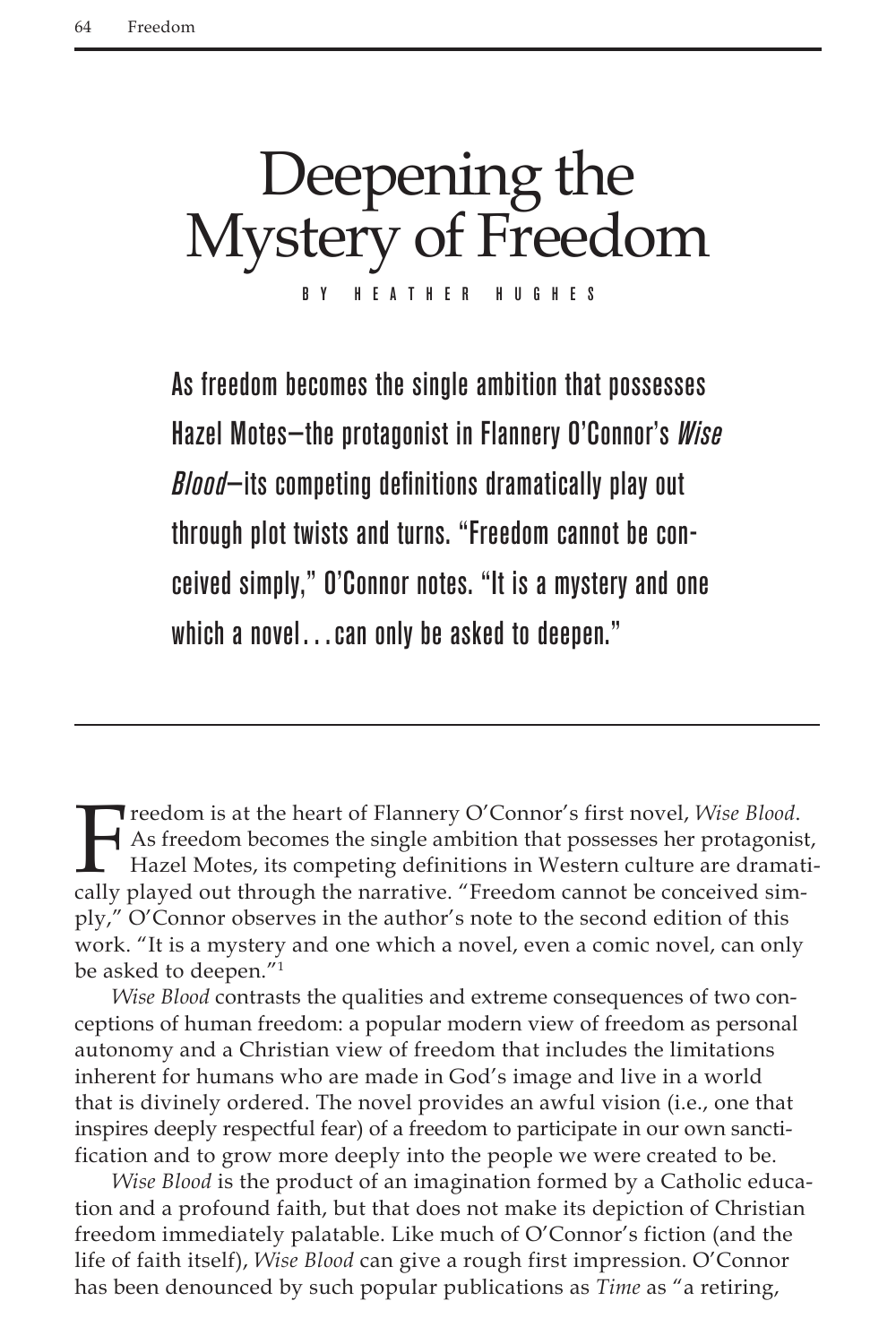bookish spinster who dabble[d] in the variants of sin and salvation like some self-tutored backwoods theologian."2

I am sorry to say that my initial response to Flannery O'Connor was similarly unflattering. After reading one of her stories for the first time, I was determined not to make the mistake of reading another one. Her stories, famous for their grotesquery, contain a parade of characters who suffer from physical deformities and mental disabilities, not to mention a disproportionate number of back-woods murderers, religious conmen, and viciously sentimental old women. However, years after my first encounter, I find myself returning to Flannery O'Connor again and again not only as a source of medicinal truth-telling to the modern world, but of great hope as well.

Her use of the grotesque is not a gratuitous indulgence; rather, it is a distortion meant to reveal truth. She warps her stories, like a fish-eye lens, around a central focus they are meant to emphasize. "I don't think you should write something as long as a novel around anything that is not of the gravest concern to you and everybody else," O'Connor once wrote in a letter to the novelist John Hawkes, "and for me this is always the conflict between an attraction to the Holy and the disbelief in it that we breathe in with the air of the times."3 Both of O'Connor's novels center on this tension—these concurrent desires to embrace God and to reject God's existence, and the free will that we are given to choose between them.<sup>4</sup>

# Freedom as impossible autonomy

In *Wise Blood* this tension plays out spectacularly in the life of Hazel Motes. Raised in the shadow of an imposing traveling preacher grandfather, but outliving every member of his family by the time he is eighteen, Haze is agonizingly aware of the limitations of human freedom at a very young age. However, rather than embracing these limitations and striving to grow freely in the path to God shaped by them, Haze feels trapped and outraged by his lack of control over his own life. This may be why he fantasizes about his family members resisting burial after their deaths—fighting against the inevitable, unpreventable end that awaits us all.

Listening to his grandfather preach the "good" news that Jesus had redeemed him and "would chase him over the waters of sin," Haze is not comforted (p. 22). He does not acknowledge with Paul the plain fact that he "can will what is right, but [he] cannot do it" (Romans 7:18). Thus, he resents his grandfather's claim that "Jesus would have him in the end!" and is determined not to require saving (p. 22). Even as a boy he refuses to cry with Paul:

Wretched man that I am! Who will rescue me from this body of death? Thanks be to God through Jesus Christ our Lord!...

There is therefore now no condemnation for those who are in Christ Jesus. For the law of the Spirit of life in Christ Jesus has set you free from the law of sin and death.

*Romans 7:24-25a, 8:1-2*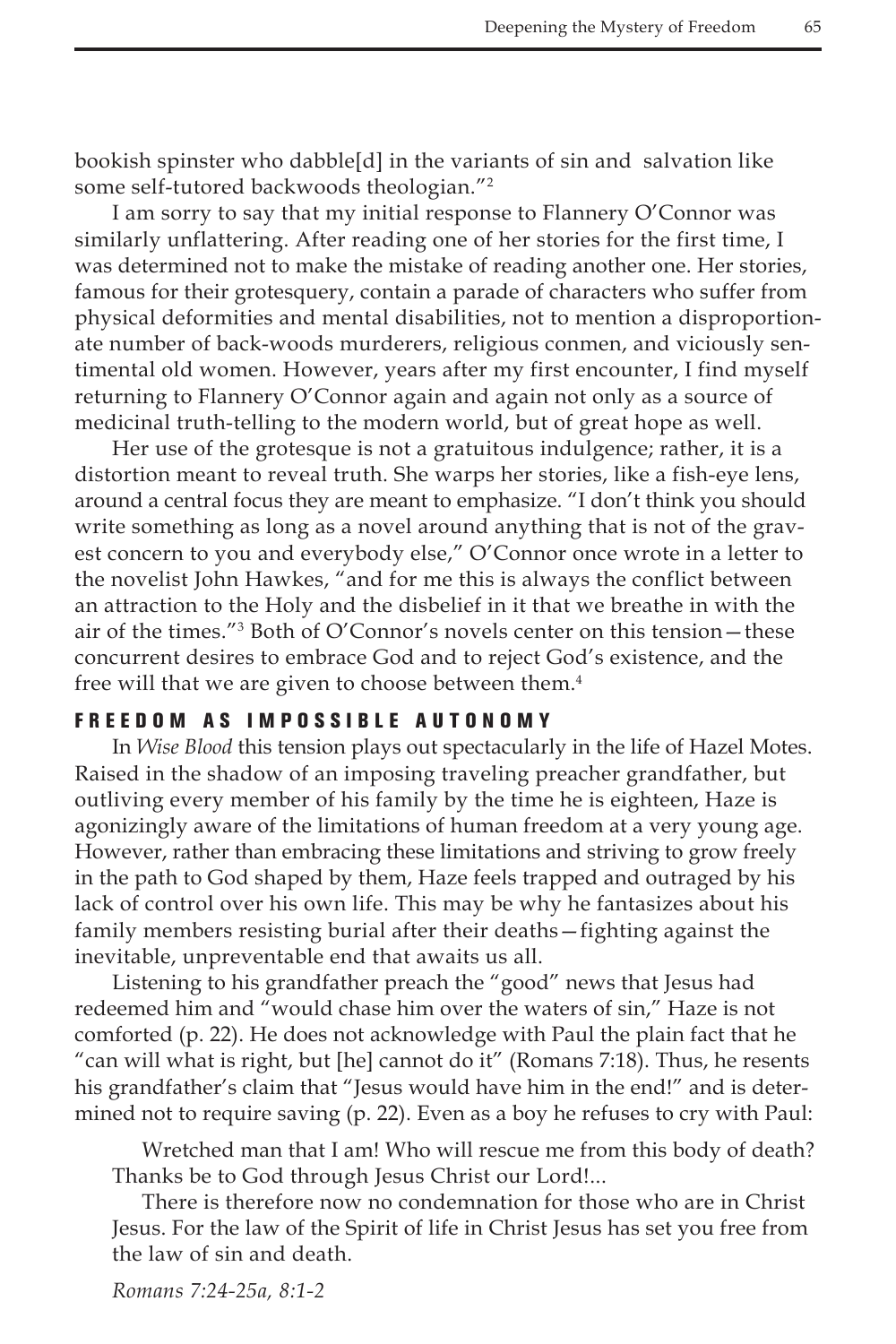To Haze, even the law of the Spirit of life is an undesirable law because it exposes the lie of his desired self-sufficiency. Knowing that there is no alternative to dependence on God besides bondage to the devil through sin, Haze does what he can to limit his dependence:

There was already a deep black wordless conviction in him that the way to avoid Jesus was to avoid sin…. Later he saw Jesus move from tree to tree in the back of his mind, a wild ragged figure motioning him to turn around and come off into the dark where he was not sure of his footing, where he might be walking on the water and not know it and then suddenly know it and drown. Where he wanted to stay was in [his hometown] Eastrod with his two eyes open, and his hands always handling the familiar thing, his feet on the known track, and his tongue not too loose. (p. 22)

If freedom is defined as an absence of constraint, as an ability to determine one's life without any external standard or influence, then Christ's atoning sacrifice becomes not a gift engendering the freedom to become more fully oneself, but a coercive force hindering the self-fulfillment of one's desires. Haze is so desperate for an impossible freedom that he avoids sin merely to eradicate the need for a salvation external to his own faculties. He is willing to accept the strict limitation of "the known track" because it is self-imposed, while the idea of following Christ's direction is refused as a temptation to stray into a realm of dependence, away from that realm where he is dependent solely on himself.

When Haze does fall into sin as a boy he does not repent and ask for forgiveness, but instead undertakes the terrible (and impossible) task of paying for his own transgressions. Knowing that Hazel had seen something illicit in a tent at a local fair, his mother reminds him that Jesus died for his redemption. Haze replies "I never ast him," then fills his shoes with rocks and walks in self-imposed pain until convinced he has satisfied his debt (p. 63).

#### Freedom f or nothing

As Hazel Motes grows older, his confidence in the possibility of total autonomy undergoes a radical transition. Drafted by the army at eighteen, Haze is forced to leave the "known track" of his hometown. While in the army, his peers invite him to visit a brothel. In a torrent of defensive piety, Haze responds that he will not endanger his soul through such action. Before leaving for the brothel, his friends inform him that he does not have a soul. This flippant remark alters Haze's life profoundly, for "All he wanted was to believe them and get rid of [his soul] once and for all, and he saw the opportunity here to get rid of it without corruption, to be converted to nothing instead of evil" (p. 24). It is an opportunity that Haze takes, believing he has finally discovered an alternative to the old choice between God and the devil. Perhaps converting to nothing will free him to be his own master,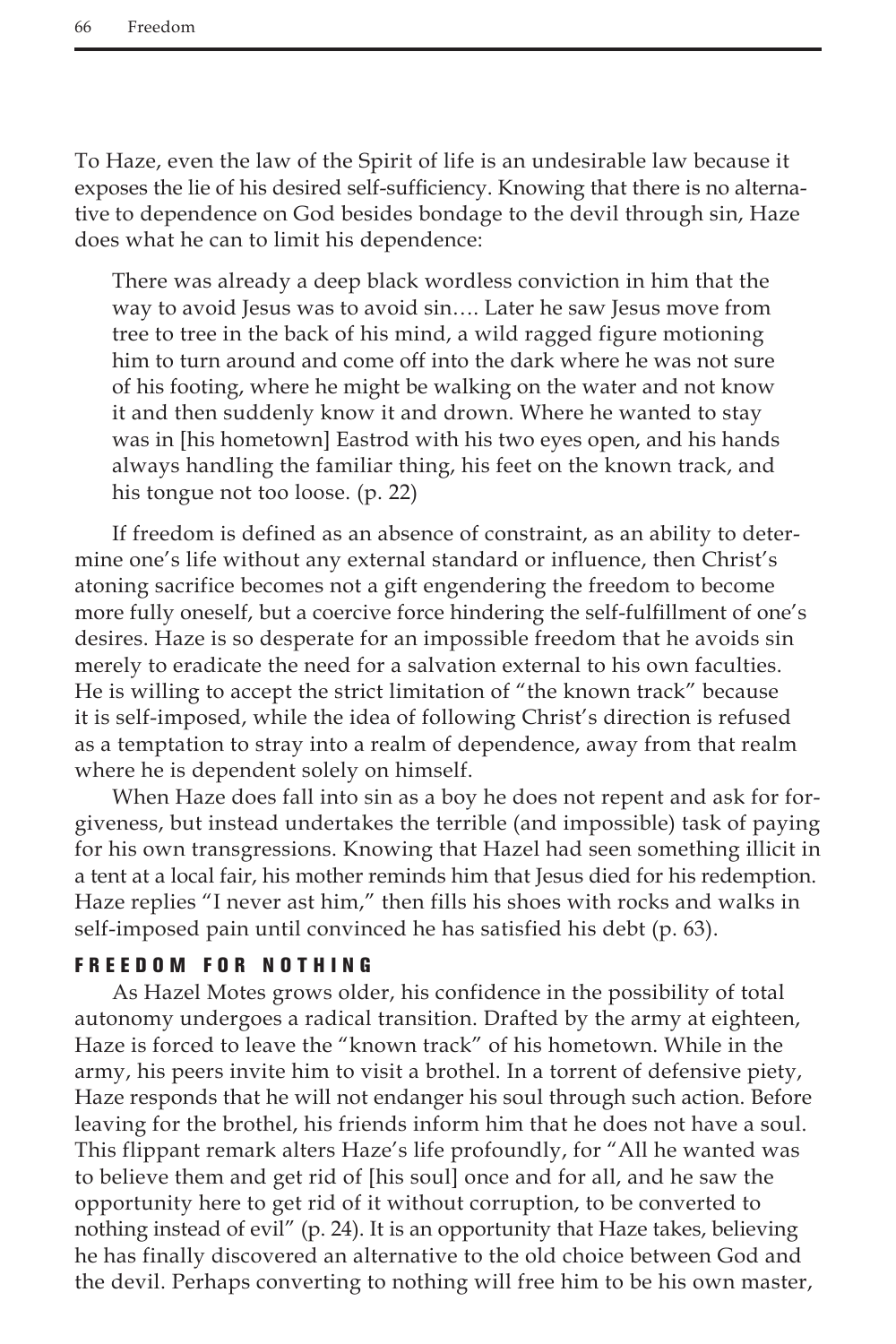to determine his own fate apart from any external manipulation.

When he is discharged from the army years later, Haze returns to find his hometown deserted. He decides then to head to the city, ready for the new experiences he used to avoid. No longer constrained by the wild ragged figure of Jesus, Motes makes a point of beginning his stay with a local prostitute—for believing in nothing frees one from the imposed standards of morality.

Hazel Motes' need to prove his disbelief becomes even more apparent when he forms the disturbingly humorous Church Without Christ after encountering a begging street preacher named Asa Hawks. Hawks seems heroically devout, having apparently blinded himself for the sake of Jesus. Attended by his licentious daughter Lily Sabbath, Hawks intrigues and offends Hazel. Haze's encounter with the pair leads him to attempt to convert others to what he has come to believe, or rather to what he has come not to believe.

Hazel Motes becomes what Ralph Wood has called a "scandalized preacher of nihilism."5 His curb-side sermons are one of Flannery O'Connor's most acute portraits of the nihilistic trajectory of freedom as total autonomy. These extreme manifestations of the attraction to disbelief are so humorous

because they express the logical consequences of alltoo-familiar contemporary sentiments. "There are all kinds of truth, there's your truth and somebody else's, but behind all of them, there's only one truth and that is that there's no truth," Hazel Motes preaches. "No truth behind all truths is what I and this church preach!" (p. 165). Sound familiar? Despite the dramatically exaggerated nature of Haze's character and speech, these ideas are clearly recognizable every-

If freedom is an absence of contraint, an ability to determine one's life without an external standard or influence, then Christ's atoning sacrifice becomes not a gift engendering the freedom to become more fully oneself, but a coercive force hindering one's desires.

where in the moral relativism of our consumer culture. The convergence of so much personal subjective truth implies that there is no truth at all.

This becomes hilariously clear with the introduction of Onnie Jay Holy, a religious conman who wants to use Hazel in a money-making scheme. Hearing Hazel's street preaching, Onnie Jay considers not the validity of his message, but the potential profit that can be gained from it. Onnie Jay Holy knows that "If you want to get anywheres in religion, you got to keep it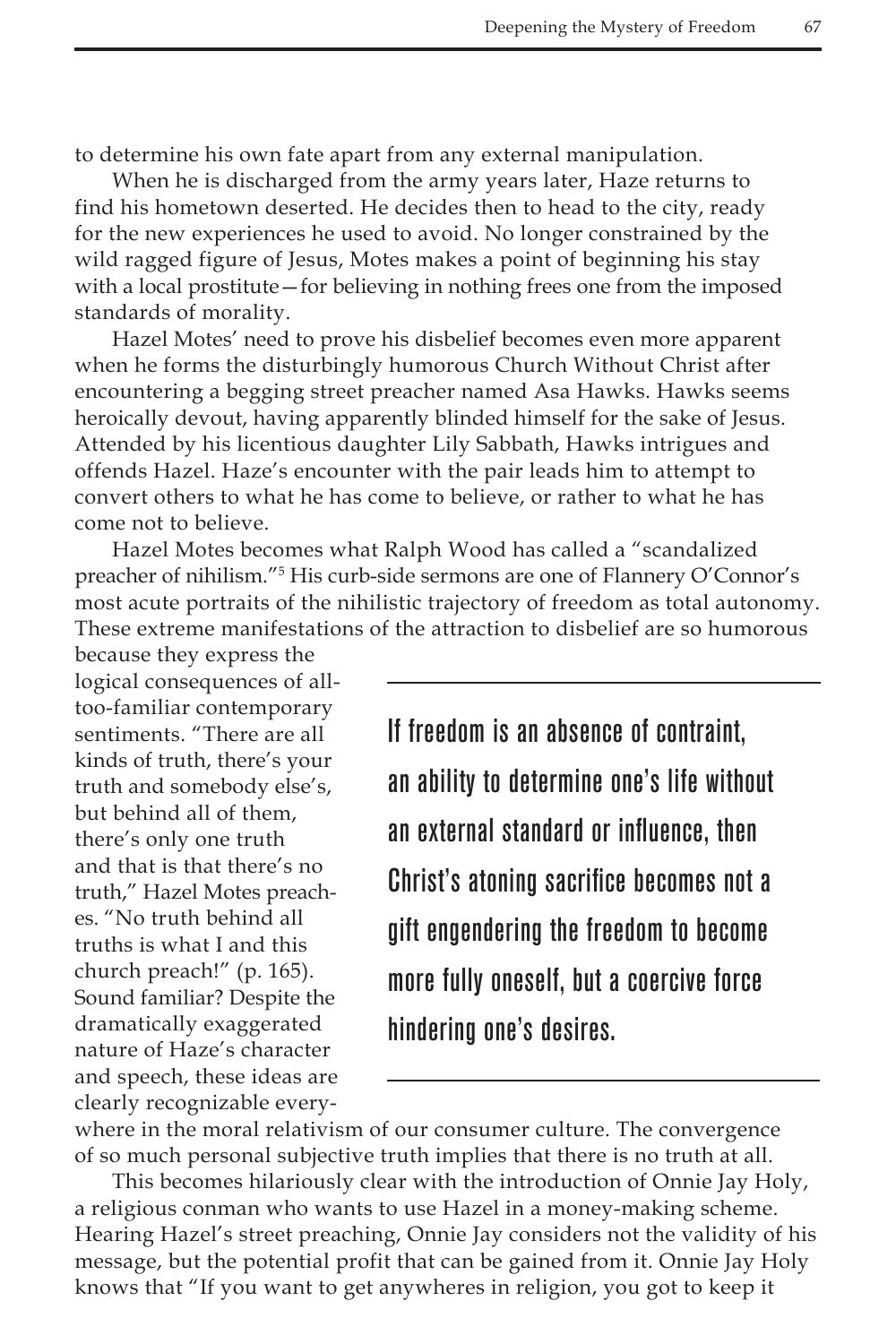sweet" (p. 157). Renaming Hazel's Church Without Christ to the even more nonsensical Church of Christ Without Christ, Onnie Jay jumps into Hazel's sermon and couches genuinely preached nihilism in terms of a falsely optimistic relativism more palatable to his audience: "You don't have to believe nothing you don't understand and approve of. If you don't understand it,

Hazel Motes preaches not the peace of God but the peace and quiet of being left alone by him. Yet even as he preaches the Church Without Christ, he cannot wholly escape his attraction to the God he has rejected. His attraction to the Holy is never fully eradicated. it ain't true, and that's all there is to it. No jokers in the deck, friends" (p. 152). Ultimately, this fine sounding sentiment covers the kind of nihilism that Haze preaches like a pit trap. Hazel strongly rejects Onnie Jay's insistent business offer because, though he may believe that life has no meaning, he has no patience for dishonesty and self-deception. He knows what is at stake in preferring autonomy to

Jesus. Thus, his repeated response to Onnie Jay is, "you ain't true" (p. 155). Not surprisingly, Onnie Jay Holy is unfazed and quick to continue with his business plan using a lookalike replacement for the resistant Motes.

With typical backwoods flair, Hazel Motes articulates the essence of his message: "nothing matters but that Jesus don't exist" (p. 54). This simple statement of negation is necessary for the kind of freedom that Hazel seeks. For Flannery O'Connor, it is also a poignant, countrified expression of how profoundly impossible that kind of freedom is. In her letters O'Connor remarks: "Haze knows what the choice is…either throw away everything and follow Him or enjoy yourself by doing some meanness to somebody, and in the end there's no real pleasure in life, not even in meanness."6 If Jesus exists and is truly who he claims to be, then there is no opportunity for moderation. Nothing can be defined apart from him, there is no meaning to life that excludes him, and no one is autonomously free from dependence. If you admit that Jesus exists, then there is no part of yourself that you can keep from him.

For Hazel Motes, the reality that Christ's existence entails is a terrible vision of bondage. This is why, as he is preaching on the street, he literally shouts:

If you had been redeemed…you would care about redemption but you don't. Look inside yourselves and see if you hadn't rather it wasn't if it was. There's no peace for the redeemed…and I preach peace, I preach the Church Without Christ, the church peaceful and satisfied!" (p. 140).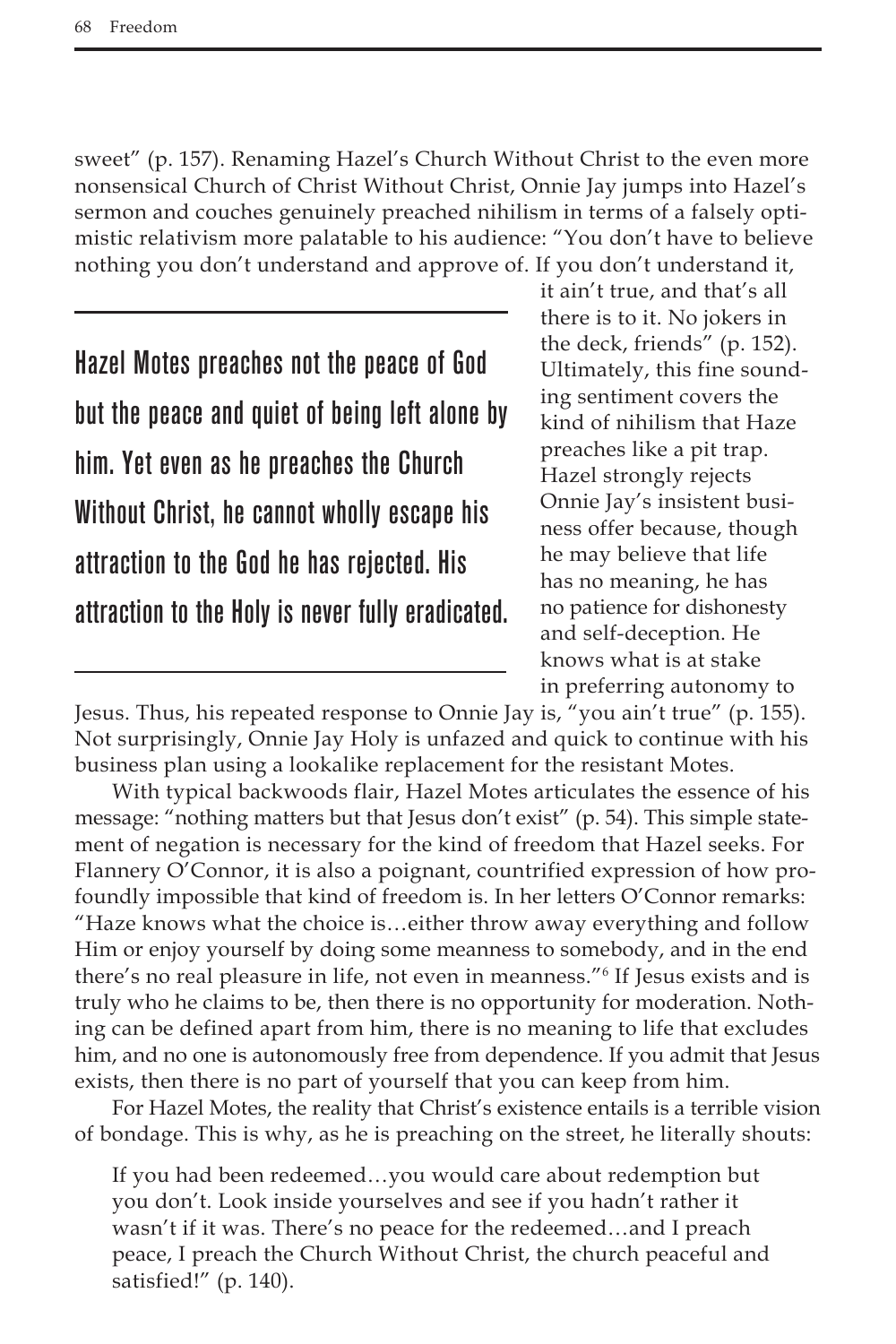This is at once a comment on the very real cost of Christianity—the cross of Christ is not easy to bear—and a scathing critique of a cultural Christianity that prefers to be satisfied without Christ than to enter into his suffering for true peace. Haze preaches not the peace of God but the peace and quiet of being left alone by him.

### H aunting doubts about autonomy

Yet even as he preaches the Church Without Christ, Haze cannot wholly escape his attraction to the God he has rejected. He is fascinated by the street preacher Asa Hawks, who is apparently so free from the constraints of selfish will that he was able to blind himself for God. Haze seems to want to find in Hawks someone who has given up false autonomy in favor of a Christian freedom bound to Christ. He goes so far as to attempt to seduce Hawks' daughter Lily Sabbath in order to get close to him—though Sabbath turns out to become more seducer than seduced. Even at his most extreme, Hazel's attraction to the Holy is never fully eradicated.

Through all of Haze's loudly and clearly proclaimed unbelief, he is never able to completely devote himself to his brand of nihilism either. This is most apparent in a bizarre episode involving the comic character Enoch Embry. Upon hearing Haze preach that

The Church Without Christ don't have a Jesus but it needs one! It needs a new jesus! It needs one that's all man, without blood to waste, and it needs one that don't look like any other man so you'll look at him.

the overly literalist Enoch realizes that he has seen this new jesus (p. 140)! Enoch breaks into the local museum and steals the shrunken mummy that he knows Hazel Motes is after. He delivers the new jesus to Sabbath Hawks who is staying with Hazel: "She had never known anyone who looked like him before, but there was something in him of everyone she had ever known, as if they had all been rolled into one person and killed and shrunk and dried" (pp. 184-185). Though Sabbath accepts this alarming apparition like a baby she can love, Hazel cannot. When finally confronted with the new jesus he preaches, Haze cannot embrace the idol of humanity severed from its *telos*, emptied of the ultimate meaning and purpose that Christ's existence brings.

In the course of the novel, Hazel Motes buys a dilapidated automobile that becomes a symbol for the idea of freedom as autonomy. Privately owned cars are something that most people living in North America know a lot about. They allow us to go where we want to go, do what we want to do when we want to do it, without anyone's help, and without needing to take anyone else into account. In the United States, not owning a car is considered restrictive to the point of disability; poverty is the only reasonable excuse for an adult not to own or lease his or her own car. As Hazel Motes expresses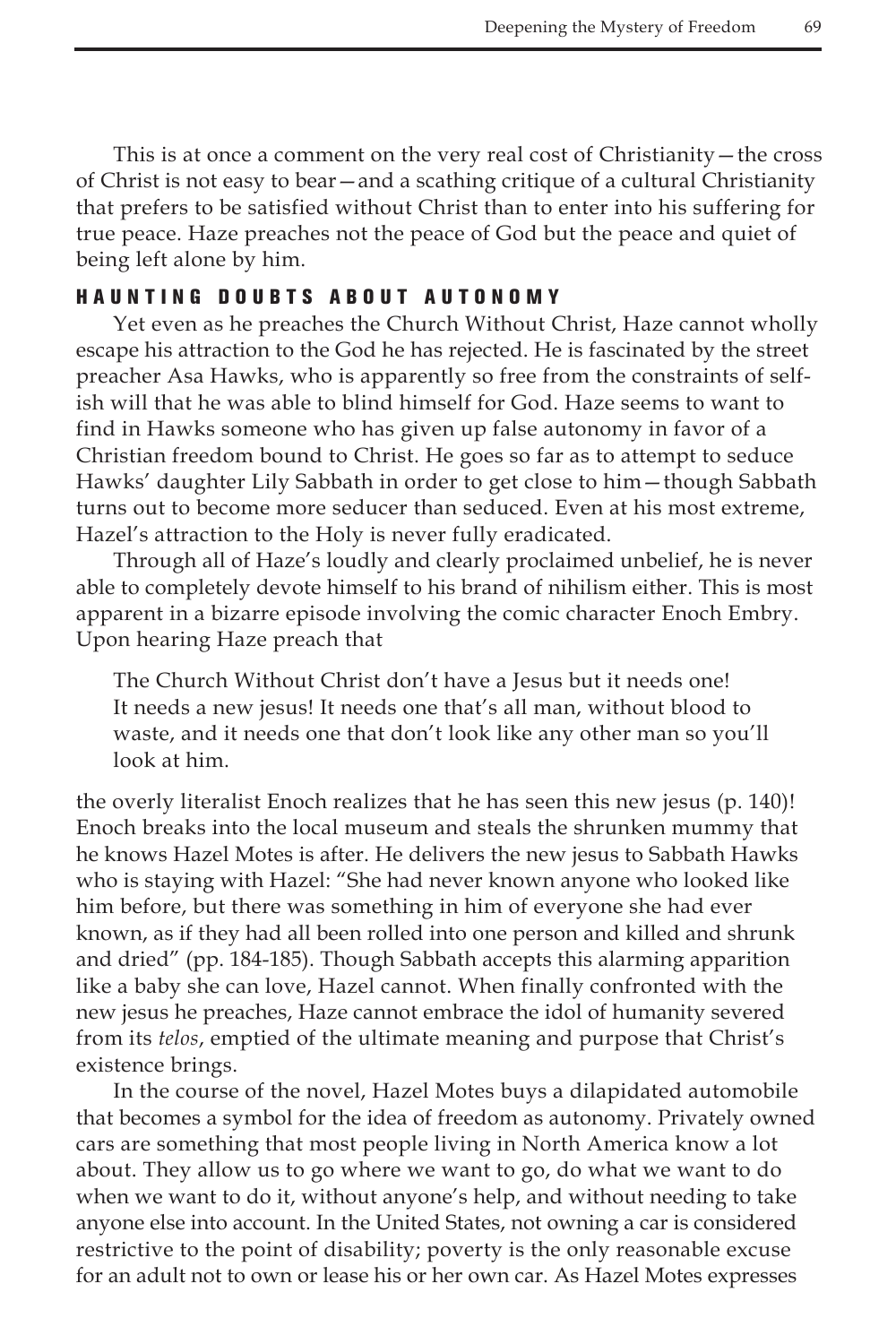this theologically and positively: "Nobody with a good car needs to be justified" (p. 113). For Hazel, anything is made possible with the freedom and independence of a car—"something that moved fast, in privacy, to the place you wanted to be" (p. 186).

However, like the people in them, cars are not as autonomous as they

For those who think belief in Christ is no great matter, "Hazel's integrity lies in his trying with such vigor to get rid of the ragged figure who moves from tree to tree in the back of his mind," O'Connor notes. "For the author Hazel's integrity lies in his not being able to."

seem. Hazel Motes' ratcolored Essex is a piece of junk: it stalls, it leaks oil, and it will not start. In fact, it requires constant maintenance and the help of skilled professionals to keep running. Despite the car's obvious deficiencies, Hazel insists that it is a good car that will not let him down. His deluded obsession that the car is high-quality leads him to ignore the assessment of honest mechanics and get swindled by an opportunistic flatterer. He refuses to

acknowledge what his car is actually capable of, just as he refuses to acknowledge the limitations of what he is capable of.

Though I do not want to ruin the culmination of the novel for those who have not read it, I will say that Hazel Motes achieves the ultimate violent potential of the kind of freedom that can be represented by a car. He is then made crushingly aware of that supposedly autonomous freedom's inadequacy. True freedom is not something that can break down, be wrecked, or stolen; it is not something that can be driven wherever you would like it to go. True freedom, whose author and conductor suffered himself to be crucified, is achieved only within limitations.

# T he N ature o f Christian f reedom

In her note to the second edition of *Wise Blood*, Flannery O'Connor comments on Hazel Motes' inability to wholly embrace unbelief. She writes that for readers who prefer to think of belief in Christ as no great matter, "Hazel's integrity lies in his trying with such vigor to get rid of the ragged figure who moves from tree to tree in the back of his mind." However, "For the author Hazel's integrity lies in his not being able to" (p. 5). The strength and persistence of Hazel's attraction to the Holy is not some psychological compulsion that he finally succumbs to. It is not a coup of the will won by a coercive God. There is no trick here. Integrity can lie in inability because, "free will does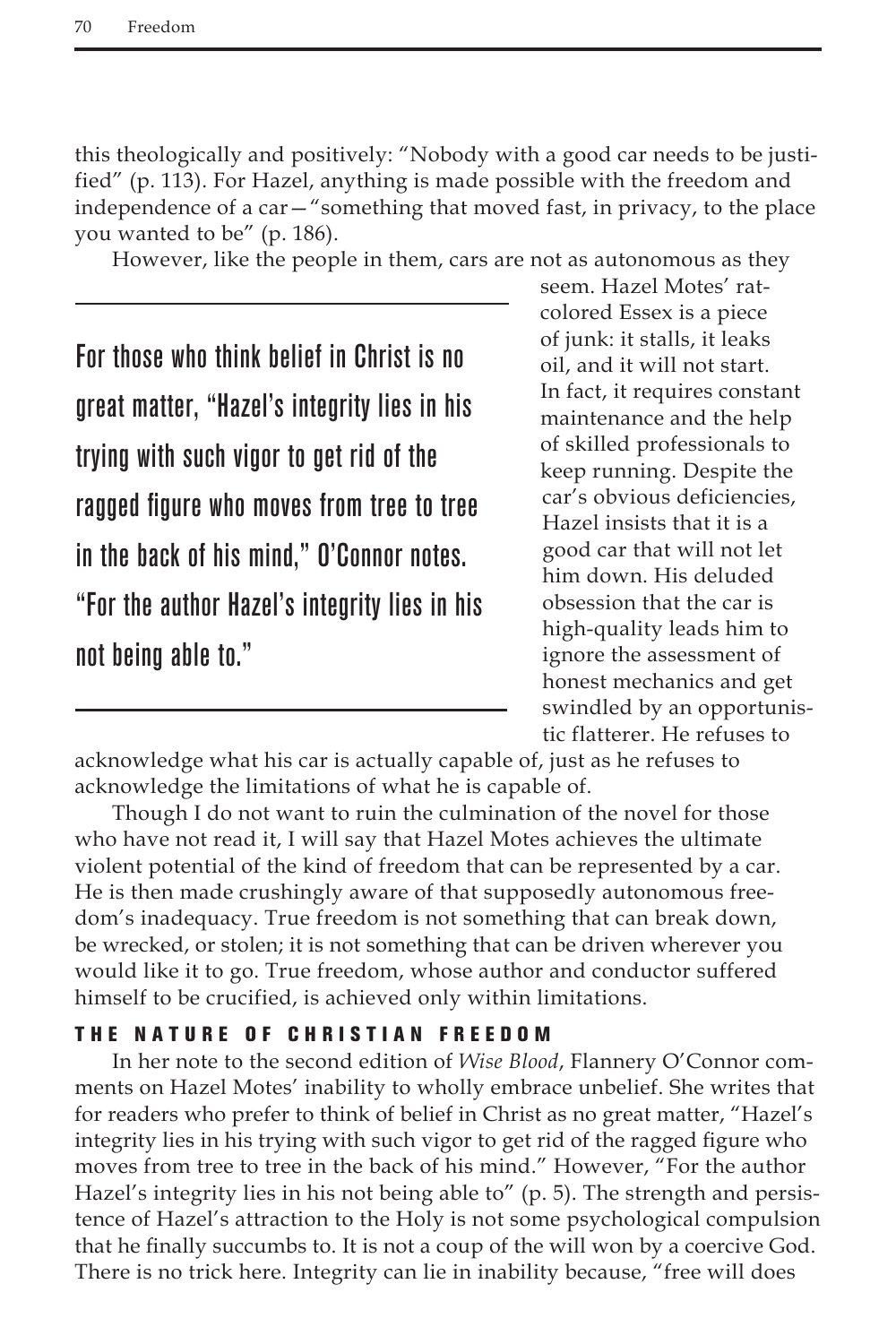not mean one will, but many wills conflicting in one man" (p. 5). Hazel's attraction to the Holy is his willing response to the reality of God, even as he wills to be rid of it. Love cannot be forced; it requires the opportunity for rejection, even if the beloved is created to receive it.

Flannery O'Connor portrays the consequence of these diverse wills through her writing, working them out dramatically:

I can't allow any of my characters, in a novel anyway, to stop in some halfway position. This doubtless comes of a Catholic education and a Catholic sense of history—everything works toward its true end or away from it, everything is ultimately saved or lost.<sup>7</sup>

In the end, any kind of freedom that does not lead us to God's love is a freedom that leads to ultimate loss. Hazel Motes initially chooses to live with only what he can give himself: absolutely nothing. By seeking to preserve himself in autonomy, Hazel is in fact working against who he actually is. It is this that offends modern readers so deeply in O'Connor's work—far more than grotesque mummies and violent nihilist preachers.

We are made in the image of God, and have no say in the matter. We do not choose most things about our existence: to be alive, to inherit traits from our families, to be raised the way that we are. If freedom is defined as wholly autonomous choice made in a vacuum devoid of external influence, then freedom is impossible. If we are seeking self-invention, then there is no hope for us. However, if we can finally come to accept the inherent and irreversible limitations of being humans made in the image of God, living in a world that belongs to God, the path of freedom opens before us. We can either see our very existence as an affront because we did not choose it, or we can accept what we are and move forward.

In saying no to our God-given identities we cannot remake ourselves; but we can damage ourselves. This is apparent in Hazel Motes' young life when he already does not want to be defined by Jesus. To avoid his relationship with Christ by avoiding sin he knows that he must stay in his hometown with "his hands always handling the familiar thing, his feet on the known track, and his tongue not too loose" (p. 22). Yet his trying to hide from God is impossible. Creation is so bound to its Creator that any part of it can become a conduit of God's love and grace. Even if Hazel could avoid God in creation by controlling himself so strictly, he could never escape the image in which he is made. It is who he is—to deny it is to deny himself. This is why the freedom of autonomy is truly imprisoning. There is so little that we can control and master for ourselves that pursuing a freedom of autonomy forces us to become smaller and smaller, increasingly bound and limited by what we can claim as our own: ultimately nothing.

This sounds like a harsh reality, and in some ways it is. However, as Ralph Wood astutely observes: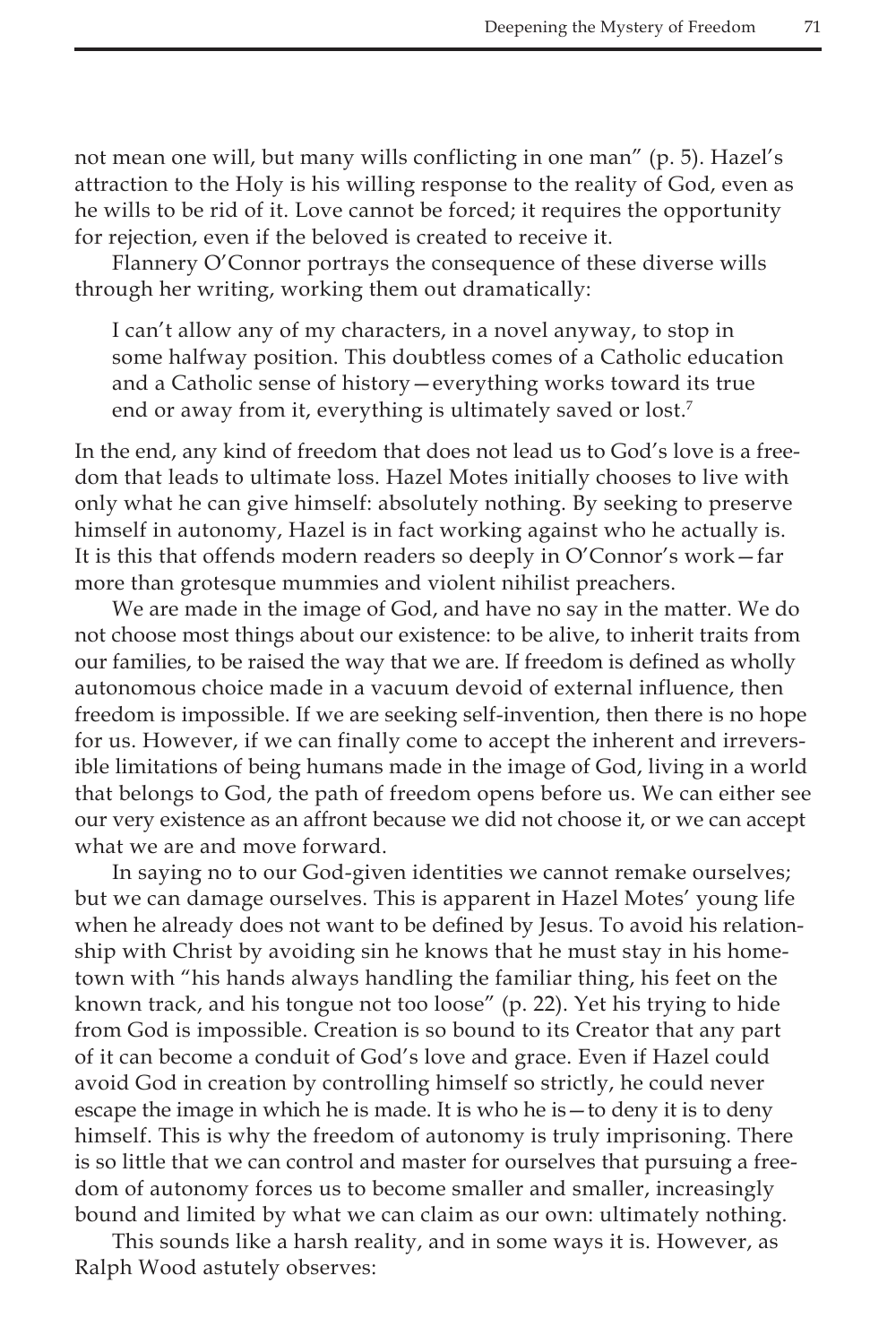The theological key to Flannery O'Connor's comedy lies in her thoroughly Catholic (and specifically Thomistic) conviction that grace does not destroy but completes and perfects nature. She seeks to recover, amidst the secular absence of God, the divine presence that is sacramentally at work in every living thing.<sup>8</sup>

For O'Connor, freedom is not an impossible autonomy but a gift of grace that allows those who accept it to become more completely and perfectly their true selves. Accepting this gift does not make us less by taking away our individual identities but makes us more by working to complete and perfect us as individual members of the Body of Christ.

#### Con c lusion

The prospect of following the path formed by our limitations to God can be daunting—even terrifying. The portrayal of this process in O'Connor's fiction is certainly devoid of false comfort and cheap sentimentality. But the secondary world of her fiction reveals to us the world created by God, with every part defined by God's love even when falling short of it. It is this that makes O'Connor's characters play out such fascinating depictions of human freedom.

As G. K. Chesterton says, chaos is dull. No matter how diverse and unusual the outward form of negation takes, saying no to God's love is always the same. "I will not serve" is a tired phrase, no matter how it finds expression. It is Christ who makes things new. There are as many ways to live in Christ as there are souls to receive him. Cutting ourselves off from dependence on him is like freeing plants from sunlight and water. Christ is what makes us free to grow into our various selves. It is the acceptance of his love that makes creativity possible through participation in our own sanctification. This is the focus of Flannery O'Connor's vision: not the impossibility or foolishness of Hazel Motes' brand of freedom, but the call to true freedom—the call to accept Christ like sunlight and water for our own good and the fulfillment of our best will and true nature.

Ultimately, I know that my selfish will is boring: I am just not that creative. Freedom to fulfill our true purpose, to participate in an identity larger than ourselves is far more beautiful and interesting than the freedom to do whatever we would like. Flannery O'Connor taught me that.

#### **NOTES**

1 Flannery O'Connor, *Wise Blood*, second edition (New York: Farrar, Straus and Giroux, [1949] 1962), 5. Further page citations to the novel will be in the text.

2 Connie Ann Kirk, *Critical Companion to Flannery O'Connor: A Literary Reference to Her Life and Work* (New York: Facts on File, Inc., 2008), 131.

3 Flannery O'Connor, *The Habit of Being: Letters of Flannery O'Connor*, edited by Sally Fitzgerald (New York: Farrar, Straus and Giroux, 1979), 349.